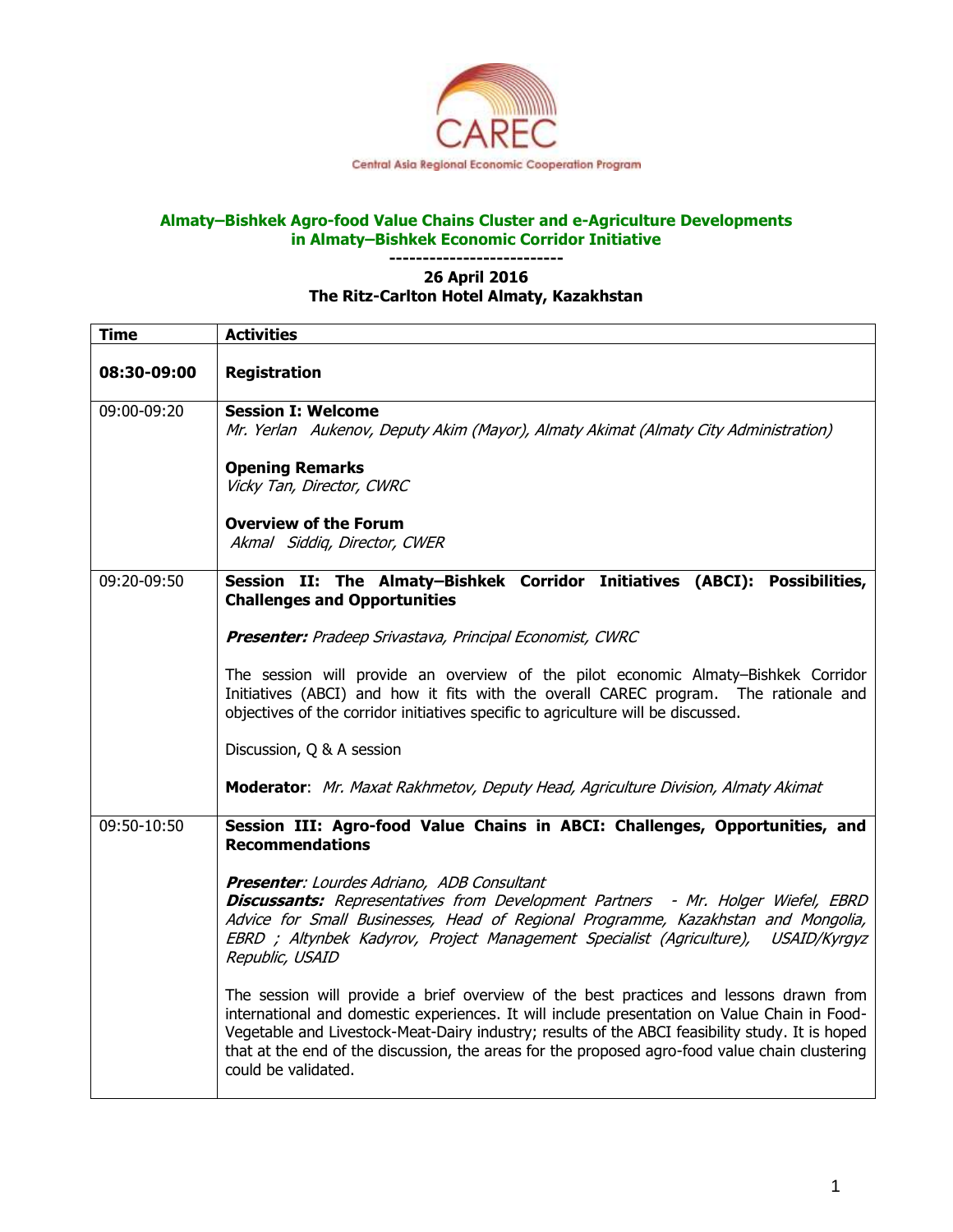

|             | Discussion, Q & A session<br>Moderator: Mr. Madil Ortanbetov Deputy Head, Agriculture Development Division of<br>Almaty Oblast                                                                                                                                                                                                                                                                                                                                                                                                                                                                                                      |
|-------------|-------------------------------------------------------------------------------------------------------------------------------------------------------------------------------------------------------------------------------------------------------------------------------------------------------------------------------------------------------------------------------------------------------------------------------------------------------------------------------------------------------------------------------------------------------------------------------------------------------------------------------------|
| 10:50-11:10 | <b>Coffee Break</b>                                                                                                                                                                                                                                                                                                                                                                                                                                                                                                                                                                                                                 |
| 11:10-12:00 | Session IV: Key stakeholders Perspectives on Agro Food Value Chains in ABCI:<br><b>Binding Constraints for Cross-border Connectivity and Agglomeration</b>                                                                                                                                                                                                                                                                                                                                                                                                                                                                          |
|             | <b>Presenter:</b> Lourdes Adriano, ADB Consultant<br>Panelist: Ms. Aigul Kosherbayeva, Director, Center of regional and Sociological Research JSC<br>"Economic Research Institute" under the Ministry of National Economy (5 min. speech)<br>Discussants: Ms. Liliya Mussina, Managing Director, Member of Executive Board, JSC<br>"Holding" KAZAGRO" (TBC); Mr. Arsen Kerimbekov, Deputy Chairman of the Board, JSC<br>"KazAgroMarketing"; and Mr. Michael Adams, Director, CFA, PwC, Kazakhstan, Ms. Alma<br>Mukasheva, Managing Director, LLP "Tsin -Kaz"                                                                        |
|             | This session will be an open dialogue among government, private sector, and civil society on<br>the binding constraints in and the enabling factors for establishing and agglomerating Agro<br>Food value Chains through the clustering of contiguous agro-food value chains at the<br>borders of Almaty and Bishkek cities. It is envisaged that at the end of the session, the<br>participants would have identified the key binding constraints to clustering cross-border<br>agro-food value chains and that if addressed will incentivize private sector and civil society to<br>work for cross border agro food value chains. |
|             | Discussion, Q & A session<br>Moderator. Ms. Aigul Kosherbayeva, Director, Center of regional and Sociological Research<br>JSC "Economic Research Institute" under the Ministry of National Economy                                                                                                                                                                                                                                                                                                                                                                                                                                  |
| 12:00-13:30 | ADB-hosted Lunch, Vista Restaurant, 30 <sup>th</sup> Floor, Ritz Carlton Hotel                                                                                                                                                                                                                                                                                                                                                                                                                                                                                                                                                      |
| 13:30-14:20 | Session V: e-Agriculture in ABCI: Improving regional connectivity, efficiency and<br>productivity using ICT in Agribusiness Operations                                                                                                                                                                                                                                                                                                                                                                                                                                                                                              |
|             | Presenter: Arun Ramamurthy, SDCC and Lourdes Adriano, ADB Consultant                                                                                                                                                                                                                                                                                                                                                                                                                                                                                                                                                                |
|             | Discussants: Mr. Yerlan Muratov, Managing Director, JSC "National Agency on Export and<br>Investment "KAZNEXINVEST"                                                                                                                                                                                                                                                                                                                                                                                                                                                                                                                 |
|             | The purpose of this session is to highlight possibilities of application of internet economy in<br>agribusiness activities of ABCI. This will provide insight to reaping the benefits of ICT based<br>innovations in agribusiness value chain to the stakeholders of ABCI. Specifically, the session<br>will explore ways to bridge information needs of farming and agribusiness community, and<br>seamless coordination electronically with other economic players such as logistic providers,<br>food processing industry players, traders and Governments.                                                                      |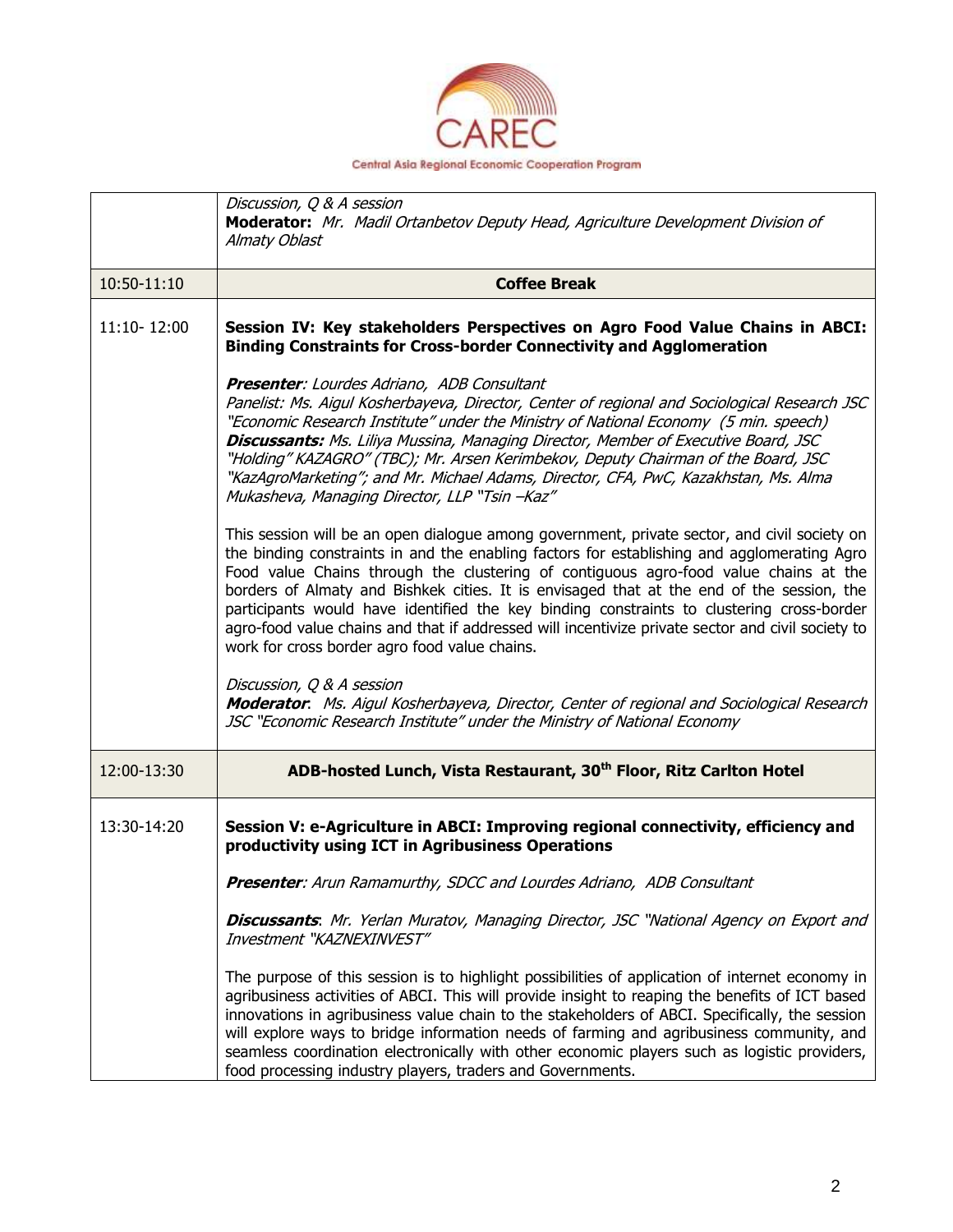

|                 | Discussion, Q & A session                                                                                                                                                                                                                                                                                                                                                                                                                                                                                                                                                                                                                                                                       |
|-----------------|-------------------------------------------------------------------------------------------------------------------------------------------------------------------------------------------------------------------------------------------------------------------------------------------------------------------------------------------------------------------------------------------------------------------------------------------------------------------------------------------------------------------------------------------------------------------------------------------------------------------------------------------------------------------------------------------------|
| 14:20-16:10     | <b>Moderator:</b> Vicky Tan, Director, CWRC<br>Session VI: Transformative interventions in Agro-food Value Chain Cluster                                                                                                                                                                                                                                                                                                                                                                                                                                                                                                                                                                        |
|                 | Development in ABCI: Investments, Policies and Other Steps                                                                                                                                                                                                                                                                                                                                                                                                                                                                                                                                                                                                                                      |
| $14:20 - 15:00$ | Panelist: Mr. Askar Nursha, External Policy Project Coordinator, Institute of World<br>Economics and Politics under the Fund of the First President of the Republic of Kazakhstan;                                                                                                                                                                                                                                                                                                                                                                                                                                                                                                              |
|                 | <b>Discussants:</b> Mr. Sergey Kiselev, Deputy Managing Partner in Kazakhstan, McKinsey &<br>Company, Kazakhstan; Mr. Stanislav Grokhotov, Adviser to the Chairman of the Board, JSC<br>"Eurasian Food Corporation" (TBC); Ms. Almira Sagatova, Chairman of Credit Partnerships in<br>Agriculture (TBC);                                                                                                                                                                                                                                                                                                                                                                                        |
|                 | Each discussant will provide briefly their views of what are the key policies, investments,<br>and/or institution/capacity building that are needed to address the major concerns in<br>developing an Almaty-Bishkek agro-food value chains. A short open forum will enable the<br>participants for clarification of views. The panel discussion will set the tone for the breakout<br>group session.                                                                                                                                                                                                                                                                                           |
|                 | <b>Moderator:</b> Mr. Yerlan Muratov, Managing Director, JSC "National Agency on Export and<br>Investment "KAZNEXINVEST"                                                                                                                                                                                                                                                                                                                                                                                                                                                                                                                                                                        |
| $15:00 - 16:10$ | <b>Breakout sessions:</b><br>The participants will then be divided into 2 groups, specifically the fruit and vegetable agro-<br>food value chain, and the livestock-dairy-meat value chain. Each group will provide the<br>participants the opportunity to discuss on the binding constraints affecting the value chain<br>and identify the most important measures for the proposed border agro-food value chains in<br>the ABCI to work. The measures may be policies, and hard and soft infrastructure. Each<br>group will also identify the roles of different players like the government, nongovernment<br>organizations and international development organizations, and private sector. |
| $15:50 - 16:10$ | <b>Coffee Break</b><br>(Coffee and snacks to be served at the break out group meeting rooms)                                                                                                                                                                                                                                                                                                                                                                                                                                                                                                                                                                                                    |
| 16:10-17:15     | Session VII: (Plenary) Agro-Food Value Chain Clusters in ABCI: Steps Forward<br>The session enables the two groups to present their discussions and ensure more dialogues<br>in the plenary.                                                                                                                                                                                                                                                                                                                                                                                                                                                                                                    |
|                 | Wrap up of the day's dialogue will comprise the identification of key agenda for action<br>towards the development of agro-food value chains in ABCI, and some suggested next steps<br>to move the agenda of cross border agro-food value chain clustering to the next level.                                                                                                                                                                                                                                                                                                                                                                                                                   |
|                 | Moderator: Akmal Siddiq, Director, CWER and Lourdes Adriano, ADB Consultant                                                                                                                                                                                                                                                                                                                                                                                                                                                                                                                                                                                                                     |